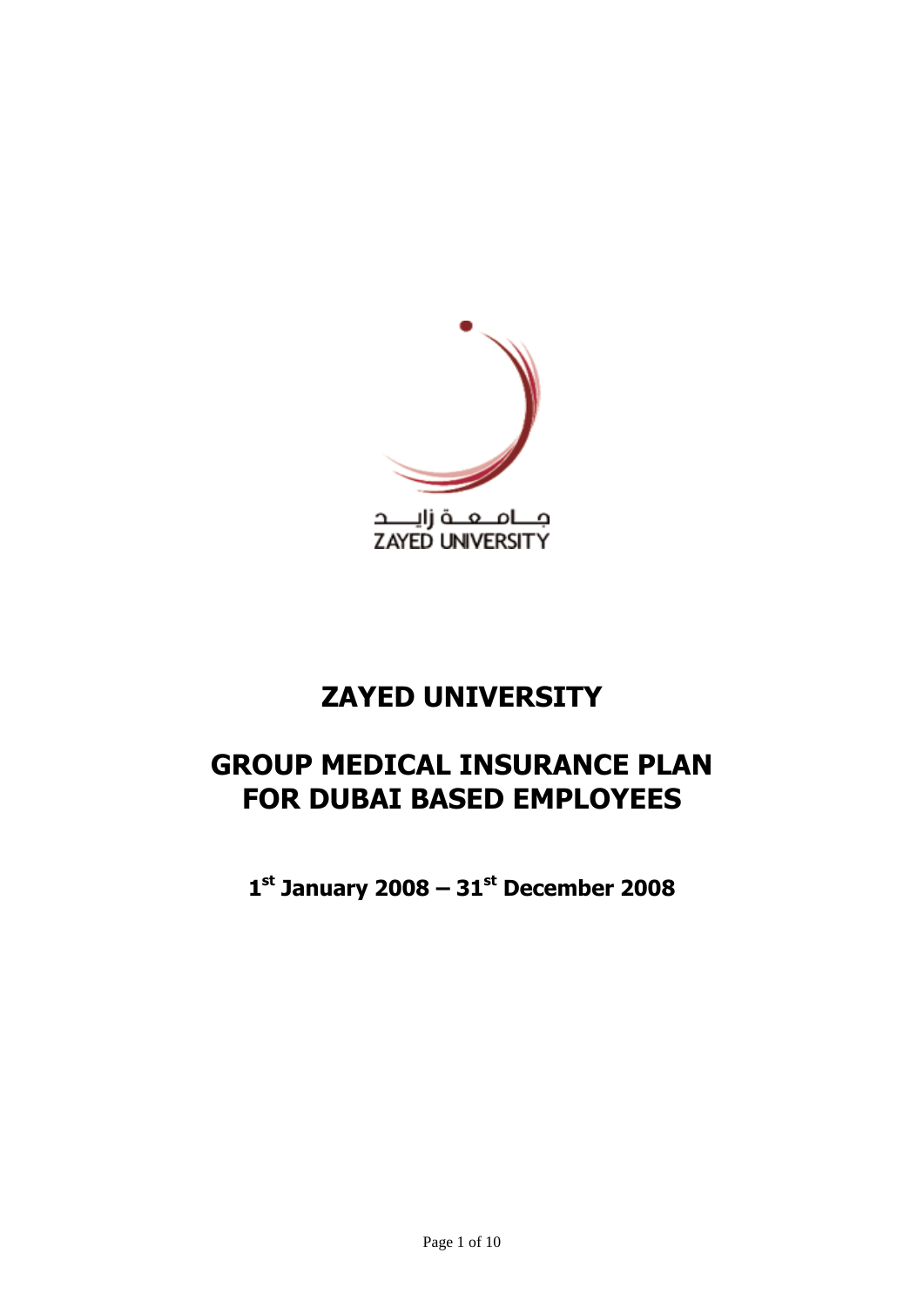# **CONTENTS**

- **INTRODUCTION**
- **ZAYED UNIVERSITY & ADNIC**
- **MEMBERSHIP ELIGIBILITY**
- **ROLE & RESPONSIBLITIES OF EMPLOYEES**
- **MAIN FEATURES OF THE MEDICAL PLAN**
- **ROLE & RESPONSIBLITIES OF EMPLOYEES**
- **EMERGENCY EVACUATION BENEFIT**
- **COMPLETING THE ADNIC CLAIM FORM**
- **LOCAL MEDICAL CARE INFORMATION**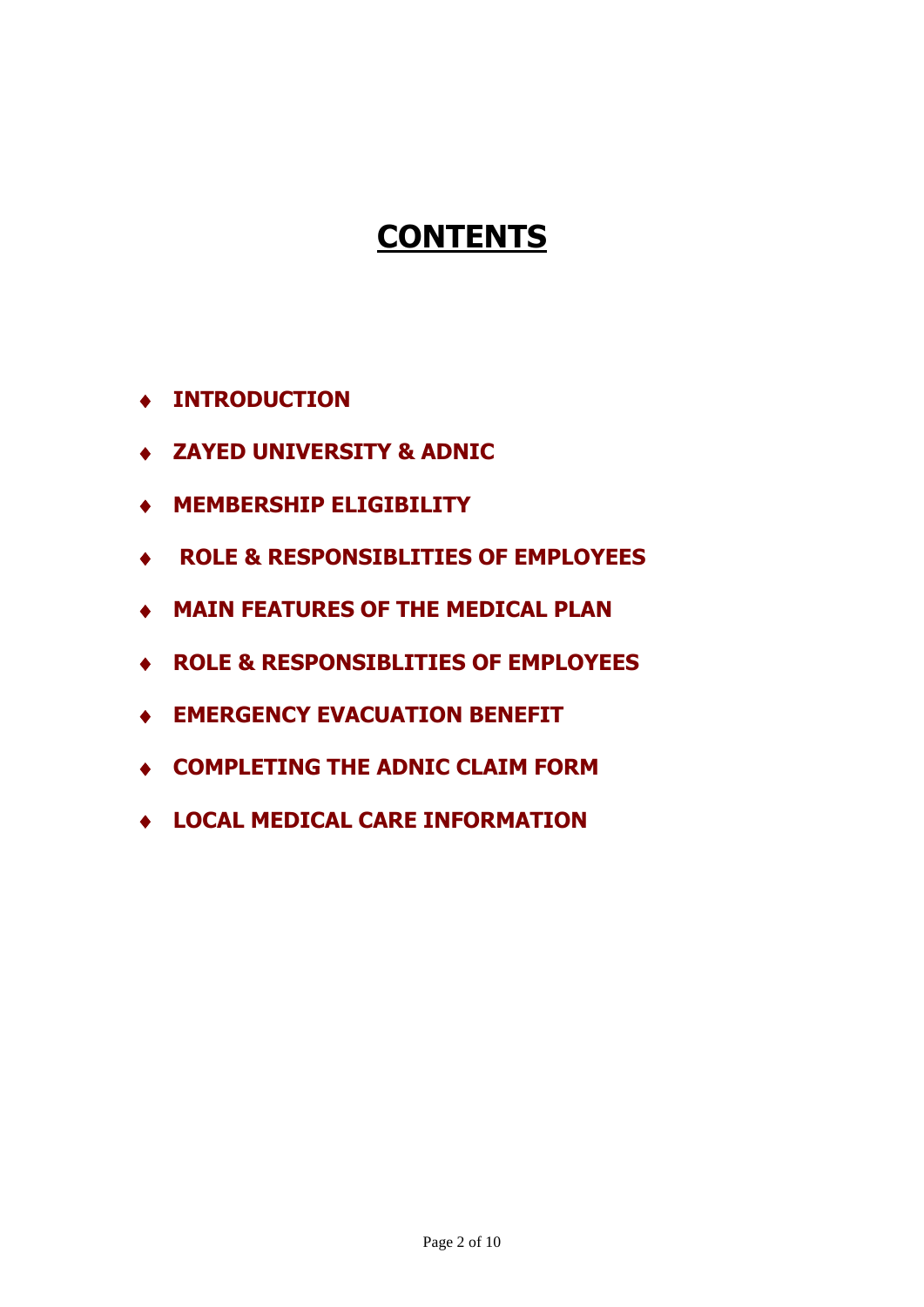## **INTRODUCTION**

This document has been produced by Zayed University to explain in more detail the Group Medical Insurance Plan currently in operation. This document was written and distributed by Human Resources Department, HR Services.

This is your Plan and it needs your co-operation and support to help in the continuation of the Plan and its benefits to you and your fellow members.

You should note that any case of dishonesty or willful misrepresentation in the claiming of benefits by a member would result in his or her complete withdrawal from the Plan.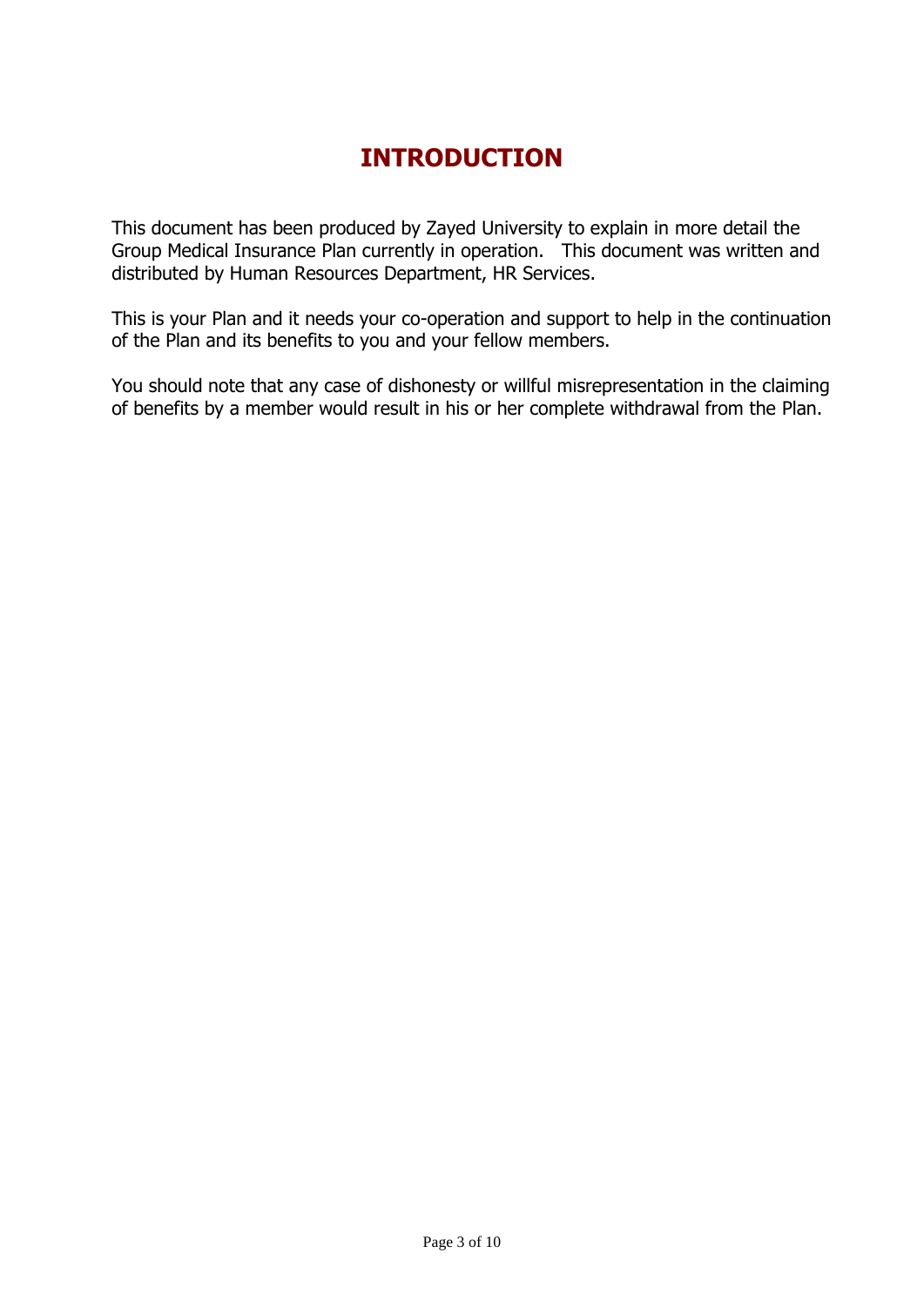## **ZAYED UNIVERSITY AND ADNIC**

Zayed University was established in 1998. At that time Zayed University's management looked at medical facilities within the United Arab Emirates and decided that a private medical insurance Plan should be made available to all employees as an alternative or supplement to Government medical facilities.

Most employees coming from North America or Europe did not have private medical insurance which would cover them during their employment tenure in the U.A.E.

Zayed University therefore invited U.A.E insurance companies to provide quotations for a group medical insurance program. Specifically, to cover employees in the U.A.E and also to provide cover for alternative private medical facilities as an option to the U.A.E Government hospitals and medical facilities.

The insurance Plan was also extended to cover employees for periods of vacation or when traveling outside the U.A.E on official Zayed University business.

Abu Dhabi National Insurance Company provided the most comprehensive and competitive proposal.

## **IMPORTANT:**

**Although you are an individual member of the group Insurance Plan every claim made can affect the loss ratio and potentially increase premiums for all members in future years.**

**We are therefore sure that members will use the plan responsibily.**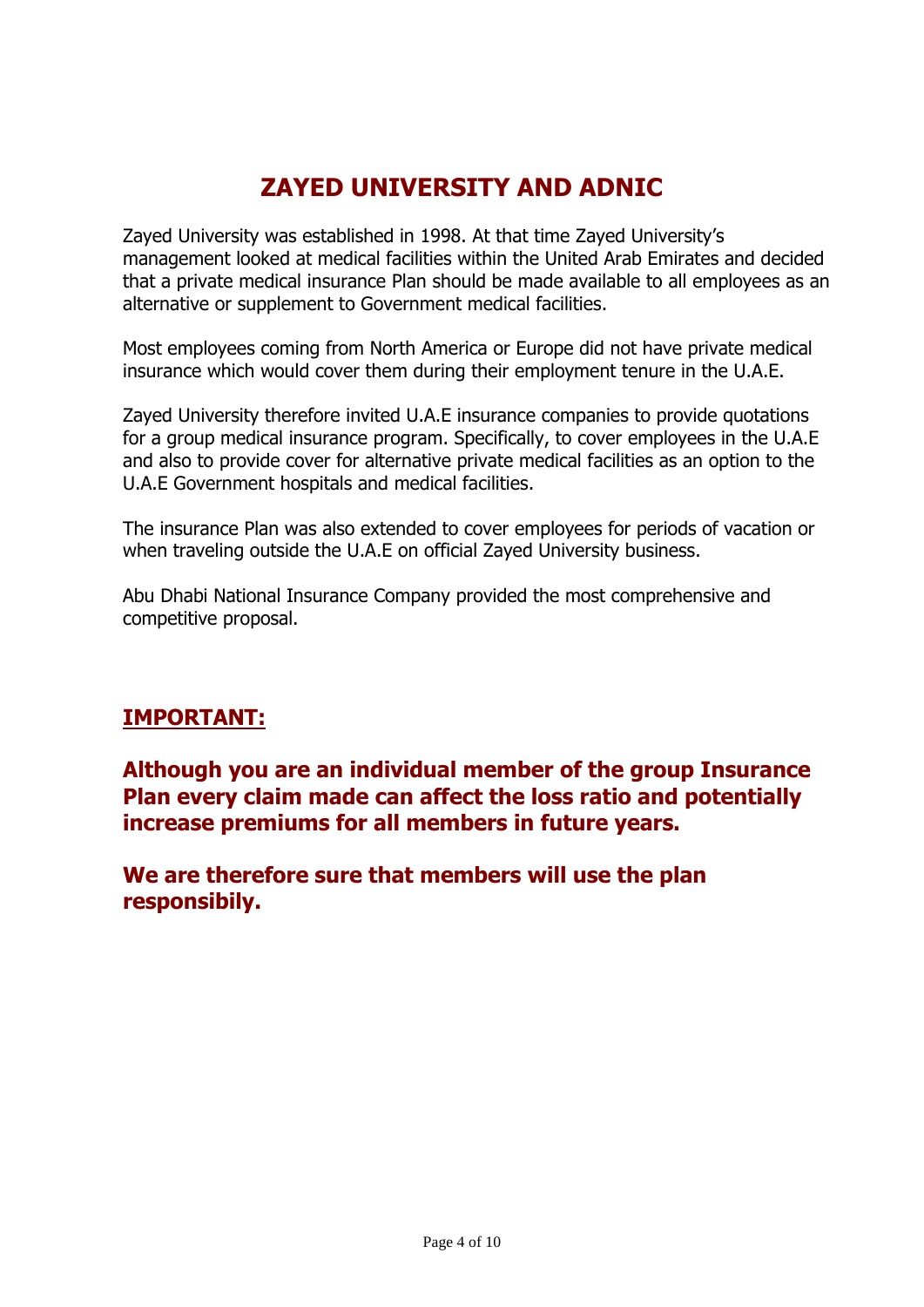## **MEMBERSHIP ELIGIBILITY**

- Membership in the Plan is compulsory for employees and optional for dependents.
- The maximum age for membership is 70 years
- The Medical Insurance cover excludes employees and dependents not residing in the UAE.
- Additions/Deletions of employees and dependents during the term of the policy is restricted to the following cases:

New born dependents. Change of marital status. Staff in grades 6-8 employed prior to  $1<sup>st</sup>$  jn 2008 who are promoted to grade 5 and above. End of service.

### **HOWEVER**

- Existing employees who are not members are eligible to join within 30 days of the policy renewal which takes place usually on  $1<sup>st</sup>$  January.
- New employees are eligible for membership within 30 days of their commencement date.
- Dependents are eligible to join when arriving to take up residency.
- Dependents who are not members may only join the Plan within 30 days of the policy renewal.
- Termination of cover in respect of members is only allowed at the end of employment.

### **APPLYING FOR MEMBERSHIP**

Application forms are available at Human Resources Department - HR Services.

#### **PREMIUMS**

| <b>EMPLOYEE</b> | Dhs. 264 per month* |
|-----------------|---------------------|
| <b>SPOUSE</b>   | Dhs. 264 per month  |
| EACH CHILD      | Dhs. 190 per month  |

**\*(The Employee's premium will be subsidized by the University at 50% for 2008)**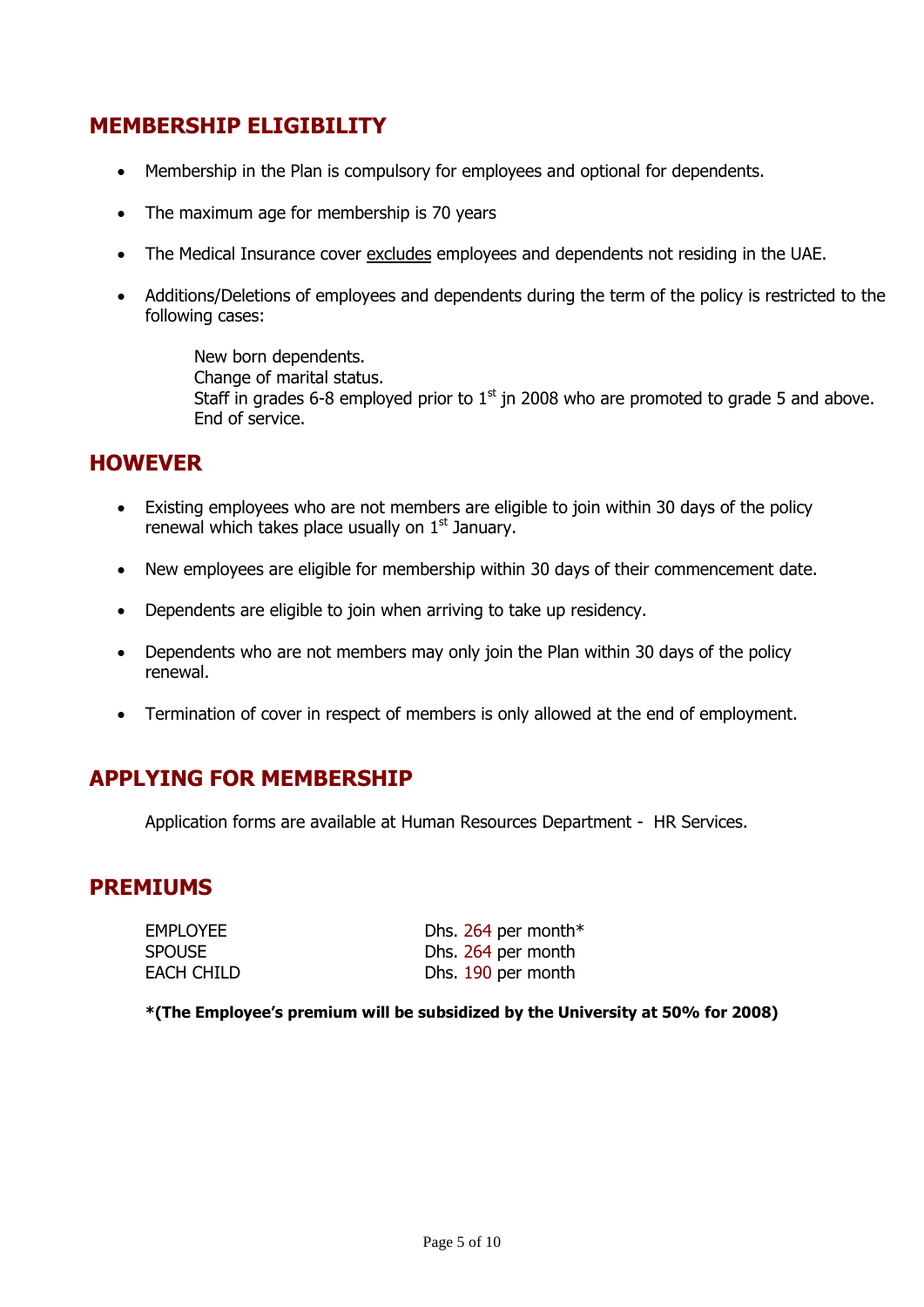## **COVERAGE**

| <b>Scale of Cover</b>                | Maximum annual limit of Dhs 1,000,000 per person                                                                                                                                        |
|--------------------------------------|-----------------------------------------------------------------------------------------------------------------------------------------------------------------------------------------|
|                                      | Cover includes In-Patient, Out-Patient and Maternity for eligible female<br>employees under 50 yrs of age                                                                               |
|                                      | Optical & Dental excluded                                                                                                                                                               |
| <b>Geographical Area</b>             | UAE and extended to worldwide for Emergency Treatment (including<br>USA & Canada)                                                                                                       |
| <b>In-Patient Cover within UAE</b>   | Inside ADNIC's Network - No deductable<br>Direct payment by ADNIC                                                                                                                       |
|                                      | Outside ADNIC's network - Payment must be made by member - 80%<br>refund (* American Hospital 100% refund)                                                                              |
| <b>Out-Patient Cover within UAE</b>  | Inside ADNIC's Network - Dhs 50 deductable<br>Direct payment by ADNIC                                                                                                                   |
|                                      | Outside ADNIC's network - Payment must be made by member - 80%<br>refund                                                                                                                |
| <b>In-Patient Cover outside UAE</b>  | Payment must be made by member - 80% refund                                                                                                                                             |
| <b>Out-Patient Cover outside UAE</b> | Payment must be made by member - 80% refund                                                                                                                                             |
| <b>Maternity Cover - In-Patient</b>  | <b>Within Network - DIRECT PAYMENT</b><br>Out-with Network - 80% Refund                                                                                                                 |
|                                      | Nil waiting period                                                                                                                                                                      |
|                                      | Deductable of Dhs 500 per delivery                                                                                                                                                      |
|                                      | Overseas delivery - maximum of Dhs 10,000 reimbursement                                                                                                                                 |
| <b>Maternity Cover - Out-Patient</b> | Within Network - DIRECT PAYMENT - Dhs 50 deductable<br>Out-with Network - 80% Refund                                                                                                    |
| <b>American Hospital</b>             | Out Patient - Payment must be made by member - 80% refund<br>In Patient - Payment must be made by member - $100\%$ refund*<br>*ZU may assist financially in cases of major surgery etc. |
| <b>Additional Cover</b>              | <b>Emergency Evacuation</b> from an area where appropriate treatment is<br>not available to the nearest treatment facility - up to a maximum<br>annual limit of Dhs 200,000 per person  |
| <b>Alternative Medicine</b>          | Acupuncture, Homeopathy, Chiropratic Osteopathy                                                                                                                                         |
|                                      | Up to an annual limit of Dhs 5,000 per person                                                                                                                                           |

| <b>Conditions which are NOT covered by ADNIC</b>                                                                                                                                                                                                                                                                                                   |                                                                                                                                                                                                                                                                                                               |
|----------------------------------------------------------------------------------------------------------------------------------------------------------------------------------------------------------------------------------------------------------------------------------------------------------------------------------------------------|---------------------------------------------------------------------------------------------------------------------------------------------------------------------------------------------------------------------------------------------------------------------------------------------------------------|
| Routine health checks<br>$\bullet$<br>Eye tests, Spectacles and Contact Lenses<br>$\bullet$<br>Dentistry (except emergency treatment<br>resulting from accident and certain oral<br>surgical operations)<br>Congenital abnormalities (except for<br>emergency operations undertaken within<br>14 days of birth)<br>War risks<br>Cosmetic treatment | Sexually transmitted diseases<br>Alcoholism and drug addiction<br>Geriatric, psycho-geriatric and psychiatric<br>$\bullet$<br>conditions<br>Sleep Apnoea tests and apparatus<br>$\bullet$<br>Podiatry or chiropody<br>Orthotics<br>Wheelchairs & Appliances<br>$\bullet$<br><b>Birth Control</b><br>$\bullet$ |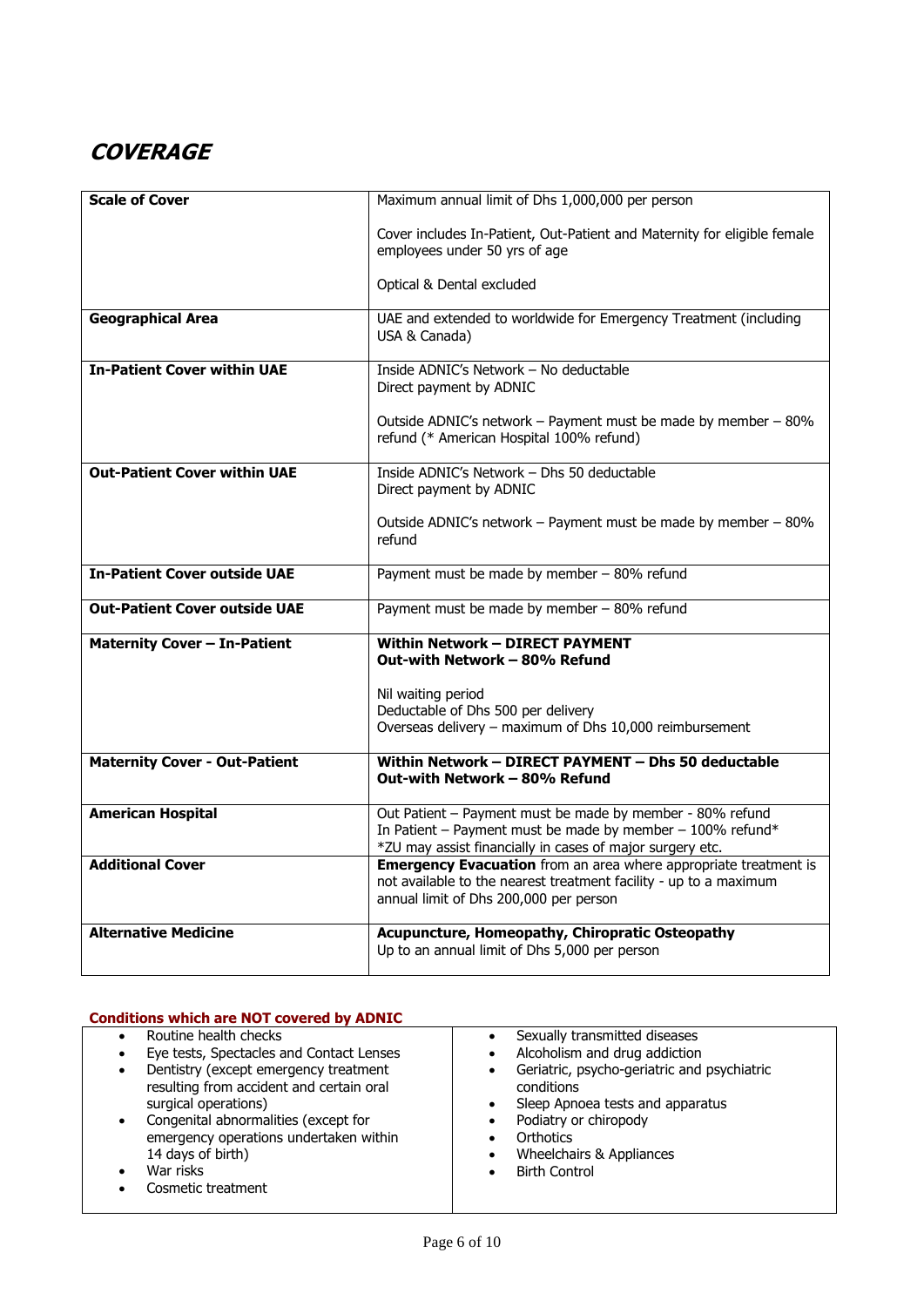## **ADNIC MEDICAL INSURANCE PLAN**

GENERAL CONDITIONS / TERMS AND COVERAGE

#### **SUMMARY OF BENEFITS This table is subject to the General Policy Conditions**

#### **INPATIENT TREATMENT**

| <b>Hospital Charges</b>                                                                                                                                                          | Within Network - DIRECT PAYMENT                                                        |
|----------------------------------------------------------------------------------------------------------------------------------------------------------------------------------|----------------------------------------------------------------------------------------|
| This includes board and Nursing for maximum of 180 days                                                                                                                          | Outside Network - 80% Refund                                                           |
| each year.                                                                                                                                                                       | * excluding American Hospital                                                          |
| <b>Intensive care</b>                                                                                                                                                            | reimbursed at 100%<br>Within Network -- DIRECT PAYMENT<br>Outside Network – 80% Refund |
| Charges for local ambulance, blood, drugs and                                                                                                                                    | Within Network - DIRECT PAYMENT                                                        |
| dressings                                                                                                                                                                        | Outside Network - 80% Refund                                                           |
| <b>Home Nursing</b><br>By qualified Nurse, for a maximum of 90 days each year.<br>Only when a qualified nurse is recommended and certified<br>by the Doctor treating the patient | <b>FULL REFUND</b>                                                                     |
| <b>Surgeon's and Anaesthetist's fees</b>                                                                                                                                         | Within Network - DIRECT PAYMENT                                                        |
| (Including aftercare and Theatre Fees)                                                                                                                                           | Outside Network – 80% Refund                                                           |
| <b>Specialist Physician fees for in-patient treatment</b>                                                                                                                        | Within Network - DIRECT PAYMENT                                                        |
| For the maximum of 180 days each year.                                                                                                                                           | Outside Network - 80% Refund                                                           |
| <b>In-patient Specialist Fees for Consultation</b><br>Pathology, radiology and physiotherapy, Diagnostic X-rays and<br>Laboratory fee.                                           | Within Network – DIRECT PAYMENT<br>Outside Network - 80% Refund                        |

#### **OUT-PATIENT TREATMENT**

| <b>Outpatient Fees (Specialists and other registered</b><br>medical practitioners)                                                                                                                                                                                                                              | <b>Within Network - DIRECT PAYMENT</b><br>– Dhs 50 deductable<br>Outside Network – 80% |
|-----------------------------------------------------------------------------------------------------------------------------------------------------------------------------------------------------------------------------------------------------------------------------------------------------------------|----------------------------------------------------------------------------------------|
| <b>Consultation at office</b> (limited to one visit each day, 15<br>visits/year per disability)                                                                                                                                                                                                                 | Within Network - DIRECT PAYMENT<br>- Dhs 50 deductable<br>Outside Network – 80%        |
| Consultation at home (limited to one visit each day, 15<br>visits/year per disability)                                                                                                                                                                                                                          | Within Network - DIRECT PAYMENT<br>- Dhs 50 deductable<br>Outside Network – 80%        |
| <b>Medicines and drugs</b> as prescribed by a registered,<br>medical practitioner. Minor procedures such as suturing,<br>fractures etcr, Diagnostic X-ray and Laboratory tests/year                                                                                                                             | Within Network - DIRECT PAYMENT<br>- Dhs 50 deductable<br>Outside Network – 80%        |
| <b>Emergency dental treatment</b> resulting from an accident;<br>each year (payable only for emergency dental treatment<br>necessitated by an accident and undertaken solely for the<br>relief of dental pain or to restore or replace sound natural<br>teeth which have been lost or damaged in that accident) | Within Network – DIRECT PAYMENT<br>- Dhs 50 deductable<br>Outside Network – 80%        |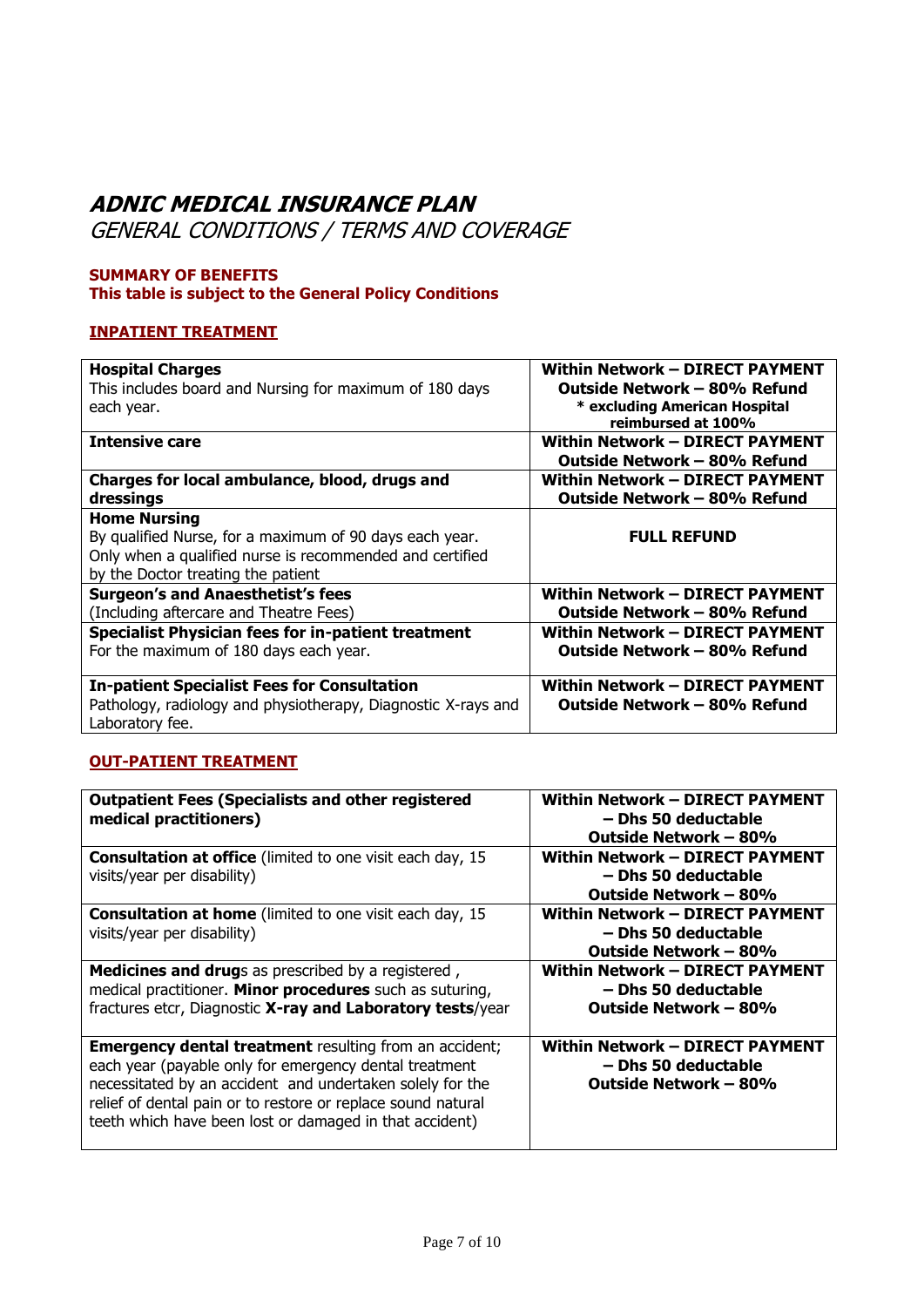## **ROLE AND RESPONSIBLILITIES OF EMPLOYEE**

- Complete the enrollment application form and attach passport photograph for self and any dependents to be included in the cover. N.B.:Dependents must be resident in the U.A.E.
- Take time to read the information booklet and become familiar with the terms and conditions of the Insurance Plan.
- Completed claim forms should be submitted to the HR office on campus, please ensure that original receipts , prescriptions etc. are stapled to the claim and part (1) is completed by the claimant and part (2) completed and stamped by the doctor.
- Please Inform Human Resources of any change in your status, e.g. family members becoming resident or departing from the U.A.E; addition of spouse on marriage; addition of newly born children; termination of the membership of divorced spouse or children leaving home etc. Where applicable complete a new enrollment form and forward it to the Human Resources officer on your campus.
- Should an employee require hospitalization for treatment of a condition covered by the plan, he or she may request direct payment authorization via Zayed University Health Insurance Coordinator (Fatima Bin Nasser – Tel 04-4021-334). The employee should contact the Coordinator to request authorization for direct payment from ADNIC. The employee should provide a detailed report of the condition, name of hospital and doctor in charge of the case as well as an estimate of the cost. This information should be provided to the Coordinator, and it will be dealt with expeditiously.

## **ADNIC MEMBERSHIP CARDS AND ADNIC MEMBERSHIP NUMBER:**

## 1. **ADNIC CARDS**

Once enrolled in the medical plan, ADNIC will issue each member a membership card, which will be sent to the member via HR Services.

The membership card should be carried at all times as members will be required to produce it when seeking treatment. It is essential that members state their membership number in all correspondence with ADNIC.

If the membership card is lost, please contact the HR Officer dealing with the medical insurance who will arrange to have the card replaced.

## **2. SOS CARD**

Members will be issued SOS cards each year. Should an emergency occur the ADNIC membership number and SOS number will be required in order to have Emergency Alarm Center make arrangements.

#### **( See section Emergency Evacuation Benefit)**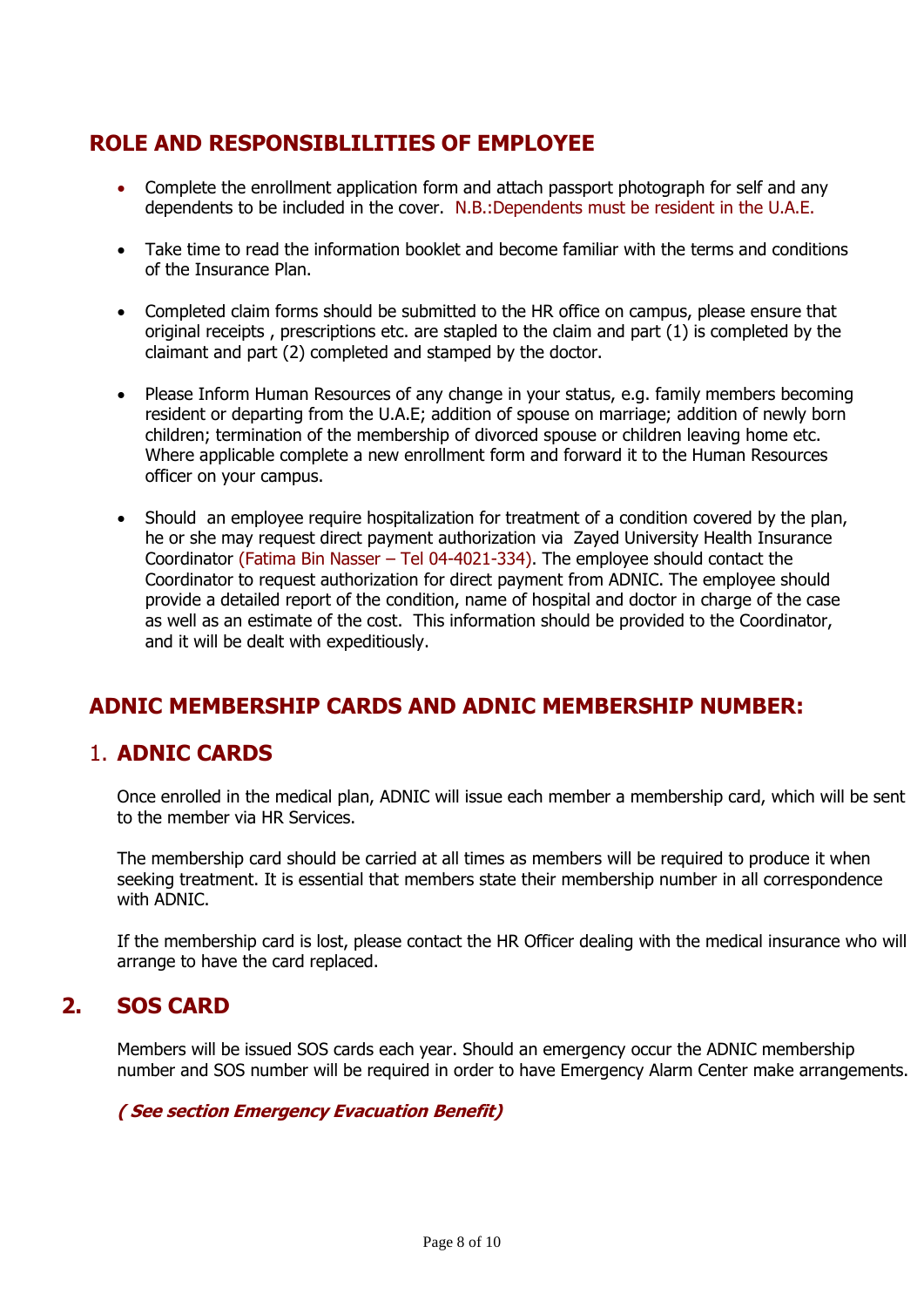## **EMERGENCY EVACUATION BENEFIT**

The purpose of evacuation cover is to meet the reasonable costs of the removal and transportation of a member to a hospital in another country in order to obtain in-patient treatment which is not available to an adequate standard in the country in which the member is living. The cover is available only when the costs of the treatment are admissble for benefit under the terms of the patient's membership. The evacuation benefit will also be payable for the reasonable costs of travel (but not any costs such as costs of accommodation) of the Group Member or any eligible dependent on the Group Member's enrollment who, of medical necessity is required to accompany the patient.

In order that all the necessary arrangements can be made as quickly as possible the person handling the claim locally (this may be a colleague or a doctor) must contact the SOS Emergency Alarm Centre and give the patient's SOS and ADNIC number, his/her name, location and the nature of the illness.

International SOS Assistance will then, if it is medically necessary, arrange for evacuation by scheduled airline or by air ambulance and will also dispatch a doctor or nurse to accompany the patient.

The doctor attending the patient must provide a medical report certifying that evacuation is necessary because effective in-patient treatment cannot be obtained locally. This must be forwarded to us without delay.

The insurance also extends to the cost of returning the patient to the country of residence after recovery. Benefit will be available up to the cost of an economy class air ticket by the most direct route available.

#### **Should emergency evacuation be required the following sequence of events will take place:-**

- 1. The patient/group member will be under the care of a doctor either in or outside the UAE where the illness/injury is considered by the doctor to be of a life threatening nature and where necessary treatment is not available.
- 2. The doctor, the group member or family member/friend should contact either :

ADNIC

Supervisor Medical Claim Department: Tel 02 612 5220 or Manager, Life & Medical Department Tel 02 612 5214 or

SOS Emergency Alarm Centers (24 hour Service)

| <b>Geneva</b>     | Tel (++22) 785 6464    |                                                |
|-------------------|------------------------|------------------------------------------------|
|                   | Fax $(++22)$ 785 6424  |                                                |
| <b>London, UK</b> | Tel (+44 20) 8762 8008 | Tel (++32 1) 359 95 75<br><b>Madrid, Spain</b> |
| <b>Singapore</b>  | Tel (++65) 2263936     | Philadelphia USA Tel (++1 215) 245 4707        |

- SOS Geneva will assess the situation after consultation with the attending doctor and ADNIC representative before deciding on the best course of Action.
- A decision will be made by SOS within the shortest period of time from being notified of the situation, (normally minutes and not hours, depending on the communication.